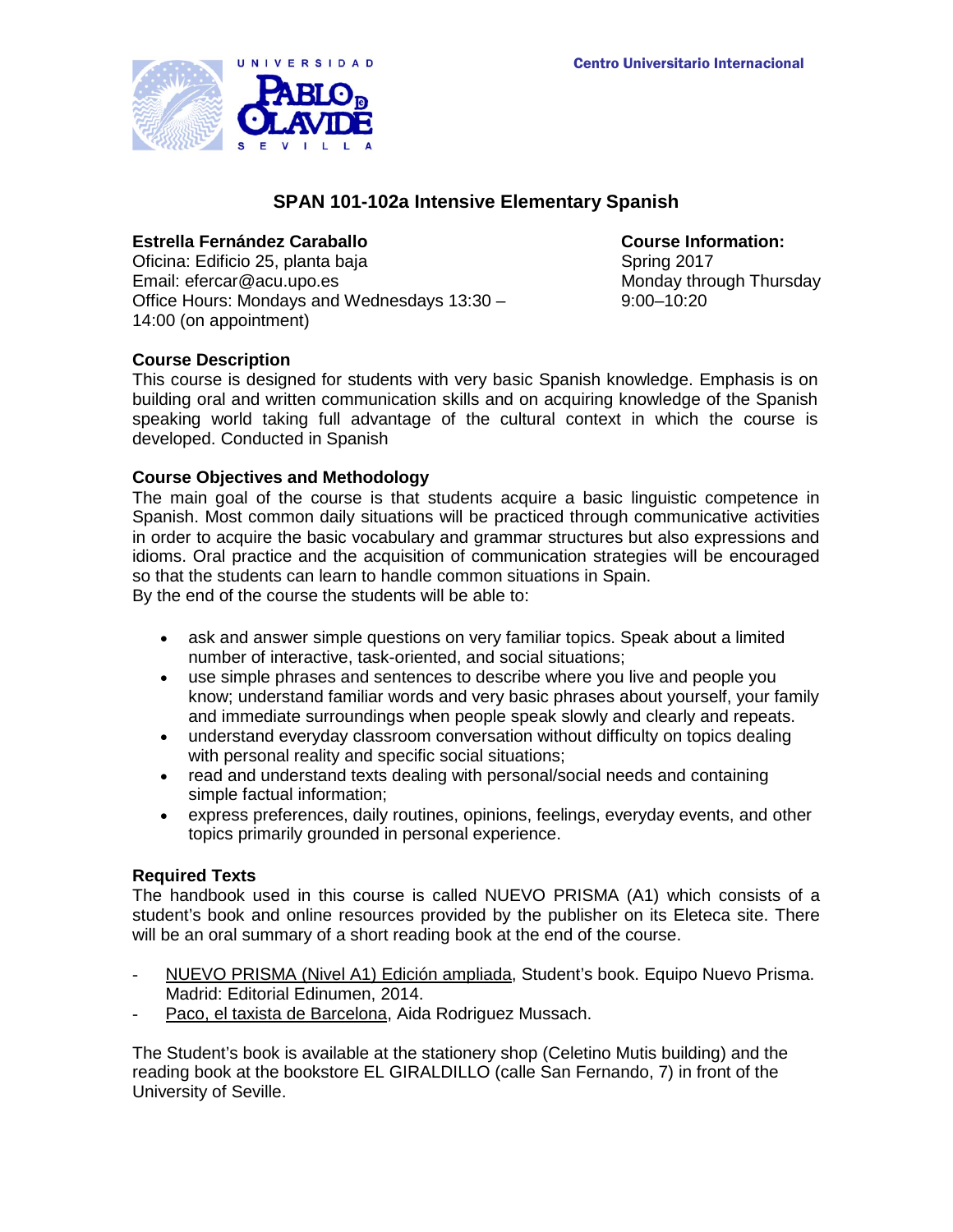#### **General Course Policies**

Please keep your cell phones turned off during class.

Students are not allowed to use cell phones, laptops, iPods or any other electronic device that can interfere with the regular development of the class or distract their classmates and instructor. Be aware that if you insist on using them there will be a negative impact on your participation grade.

Attendance is mandatory and checked daily. More than 5 unexcused absences will result in the lowering of your final grade by 0.5 points each. **Lateness is not accepted.** Late arrivals will be recorded every day and included in the participation report. 5 late arrivals (more than 5 minutes late each) equal one full absence.

The exams will take place on the announced date, unless the student has a doctor's note to justify the student's absence. In this case, the exam will be administered within a week of the student's recovery and return to class.

#### **Course Requirements and Grading**

There will be four (4) exams scheduled throughout the course.

Two midterm exams (2 x 20, 40% of the final grade), an oral exam (15 %) about the assigned reading book and a final exam (25%) about all content presented and practiced in class.

- MIDTERM-EXAMS (40% of the final grade) about all content presented and practiced in class.

- ORAL EXAM (15 %) about the assigned reading book

- FINAL EXAM (25%) about all content presented and practiced in class.

- ACTIVE PARTICIPATION (10% + 10% = 20%)

Active **PARTICIPATION** is essential to this course and every student is expected to contribute energetically and courteously. You must be prepared for class by completing the daily assignments. Working in pairs/groups, paying attention and interest, expressing opinions about cultural topics presented in class and being punctual will raise your participation grade.

| Examen parcial $n^{\circ}$ 1: |            | 20% March, 2 |
|-------------------------------|------------|--------------|
| Examen parcial nº 2:          | 20%        | April,6      |
| Examen oral:                  |            | 15% May, 11  |
| Examen final:                 | 25%        |              |
| Participación:                | <b>20%</b> |              |
|                               |            |              |

 $100\% = 10 =$ Sobresaliente = A

|             |    | 9,9 | 9,4 | 8,9    | -8.<br>.4 | 7,9    | .4 | 6,9 | 6,4 | 5,9 | 5,4                      | 4,9 |
|-------------|----|-----|-----|--------|-----------|--------|----|-----|-----|-----|--------------------------|-----|
| española    | 10 |     | -   |        | -         | -      | -  | -   | -   | -   | -                        |     |
|             |    | 9,5 | 9   | 8,5    | 8         | 5.     |    | 6,5 | 6   | 5,5 | 5                        |     |
| <b>USA</b>  | A+ | Α   | А-  | B+     | B         | B      | в- | r.  | ັ   | ັ   | $\overline{\phantom{a}}$ |     |
| <b>ECTS</b> | Α  | B   | B   | ⌒<br>U | ⌒<br>U    | ⌒<br>ັ | С  |     |     |     | ⊏                        |     |

#### **Missed or Late Work /Exams**

If you miss class, it is **your responsibility** to contact a classmate and get the homework assignment. Missing a class does not release you from completing the homework assigned or studying the topics covered in class that day. Feel free to consult with me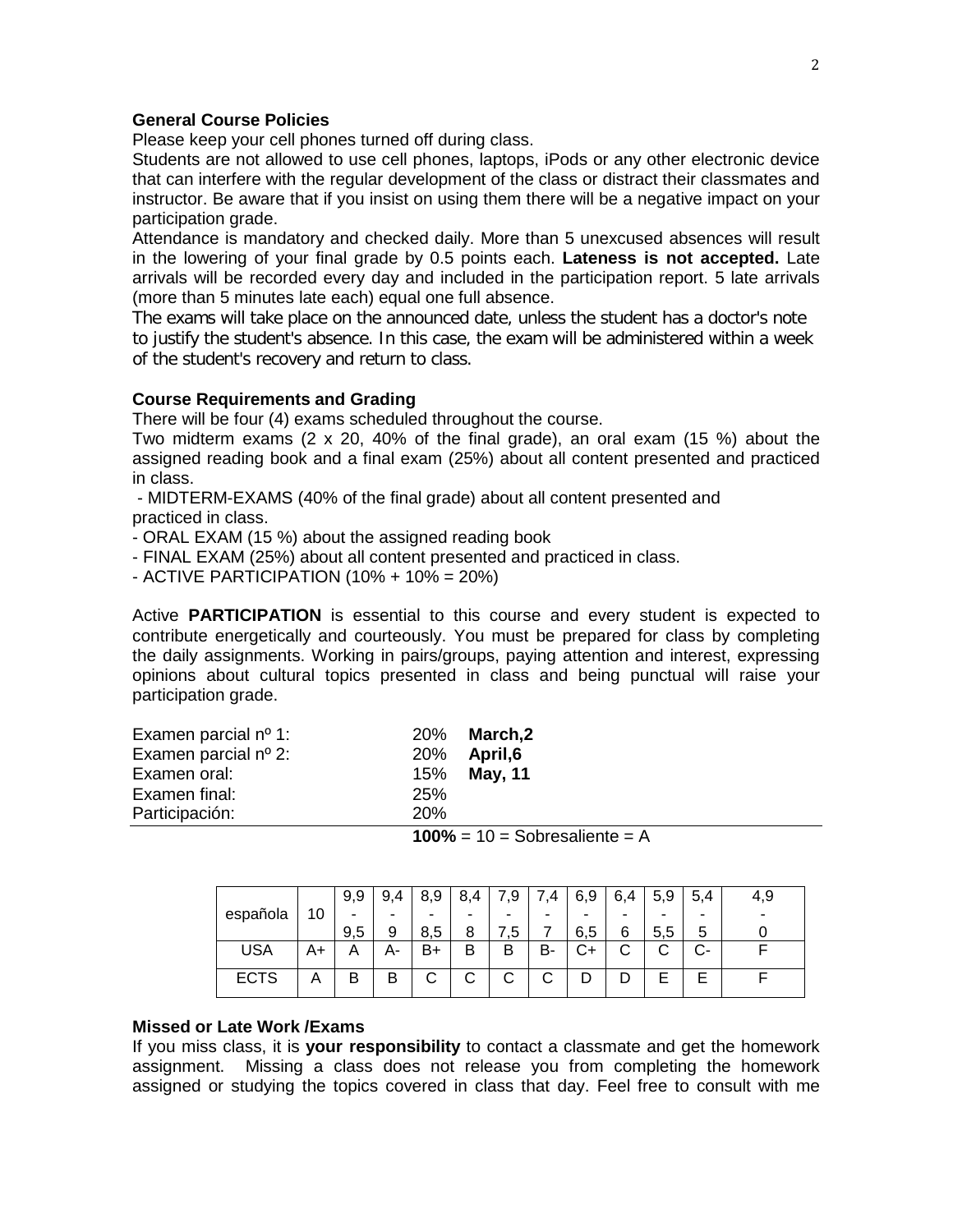during my office hours (by appointment only) if you have any questions before or after a homework assignment.

## **Academic Dishonesty**

Academic integrity is a guiding principle for all academic activity at Pablo de Olavide University. Cheating on exams and plagiarism (which includes copying from the internet) are clear violations of academic honesty. A student is guilty of plagiarism when he or she presents another person's intellectual property as his or her own. The penalty for plagiarism and cheating is a failing grade for the assignment/exam and a failing grade for the course. Avoid plagiarism by citing sources properly (using footnotes or endnotes and a bibliography).

# **Students with Disabilities**

If you have a disability that requires special academic accommodation, please speak to your professor within the first three (3) weeks of the semester in order to discuss any adjustments. It is the student's responsibility to provide the International Center with documentation confirming the disability and the accommodations required (if you have provided this to your study abroad organization, they have most likely informed the International Center already but please confirm).

# **Behavior Policy**

Students are expected to show integrity and act in a professional and respectful manner at all times. A student's attitude in class may influence his/her participation grade. The professor has a right to ask a student to leave the classroom if the student is unruly or appears intoxicated. If a student is asked to leave the classroom, that day will count as an absence regardless of how long the student has been in class.

# **Course Outline**

**Unit 1**

*\* Communicative objectives:* introduction to the course and the book NUEVO PRISMA. Greetings and giving personal information.

*\* Grammar:* the alphabet, spelling, the present tense, subject pronouns Tú/Usted, gender and number in qualifying adjectives.

*\* Vocabulary and topical syllabus:* nationalities, countries, languages and expressions to communicate in class.

## **Unit 2**

*\* Communicative objectives:* requesting and providing personal information.

*\* Grammar:* gender and number in nouns and adjectives, the definite article, interrogatives pronouns ¿Qué?,¿Cuál?

*\* Vocabulary and topical syllabus:* class objects, colours, jobs and workplaces.

## **Unit 3**

*\* Communicative objectives:* Describing routines. Possession.

*\* Grammar:* regular verbs in the present tense, the three conjugations, reflexive verbs. The verb *tener* to express possession.

*\* Vocabulary and topical syllabus:* parts of the day, numbers 1-101, learning Maths.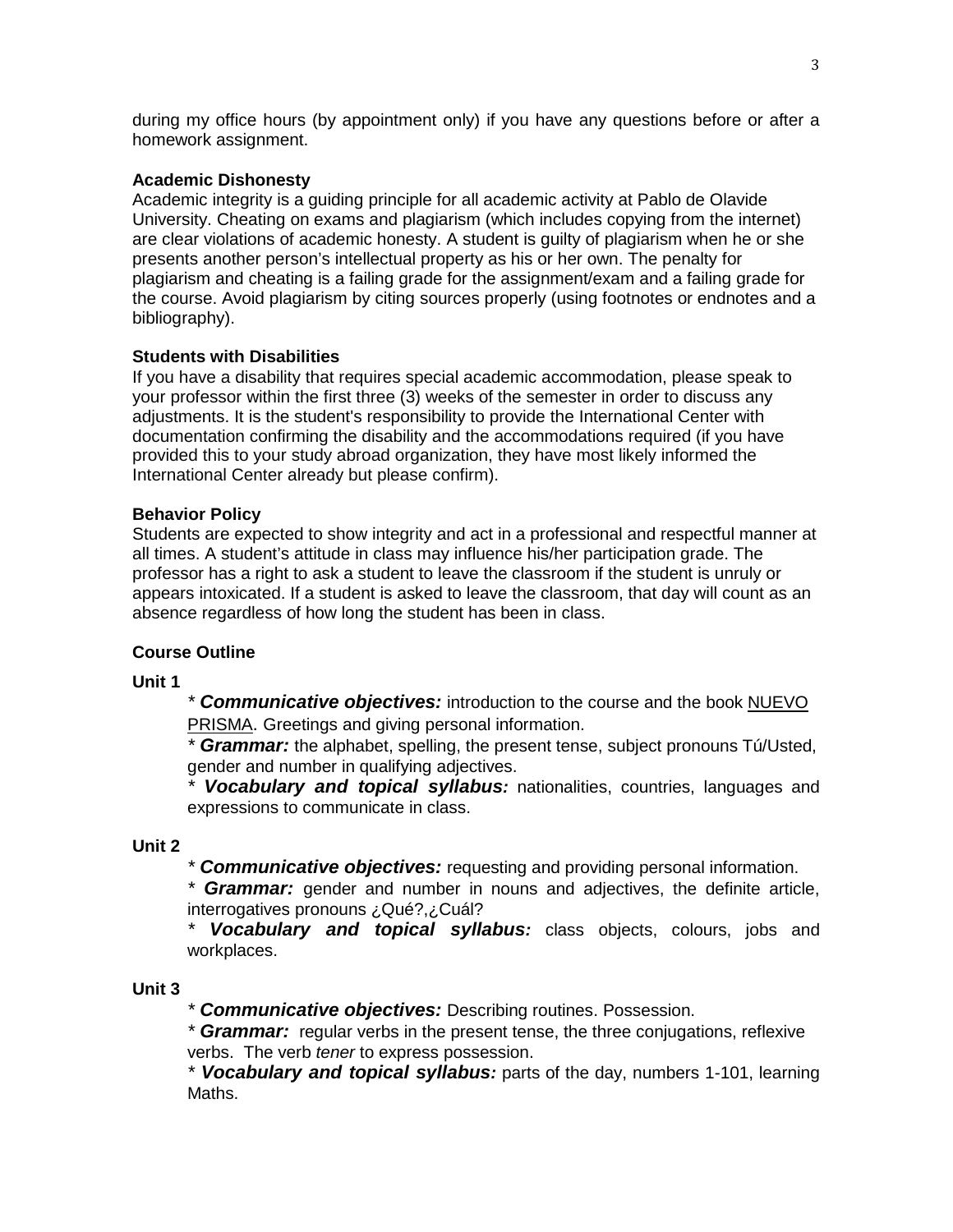**Unit 4**

*\* Communicative objectives:* spatial location, locating things and people *\* Grammar:* comparison between *hay* and *están*, quantifying objects, interrogative pronouns ¿Dónde?,¿Cuántos?

*\*Vocabulary and topical syllabus:* home, houses and neighborhoods.

**Unit 5**

*\* Communicative objectives:* personal relations, describing people.

*\* Grammar:* qualifying adjectives, possessives pronouns, *ser, tener* and *llevar* to describe people.

*\* Vocabulary and topical syllabus:* family, clothes and physical appearance.

#### **Unit 6**

*\* Communicative objectives:* expressing need, will and preferences

*\* Grammar:* prepositions with forms of transport.

*\* Vocabulary and topical syllabus:* transport, shopping and leisure facilities.

#### **Unit 7**

*\* Communicative objectives:* telling the time. Describing habits and routines.

*\* Grammar:* irregular verbs in the present tense, reflexive verbs. Adverbs and expressions of frequency

*\* Vocabulary and topical syllabus:* moths and days of the week, the time, daily and leisure activities

#### **Unit 8**

*\* Communicative objectives:* food and drink in Spain. Meals time.

*\* Grammar:* verbs *gustar, encantar* .Verb doler, indirect object pronouns and adverbs.

*\* Vocabulary and topical syllabus:* leisure activities, food, meals and body parts.

## **Unit 9**

*\* Communicative objectives:* arrangements/-ing to meet peaple. Giving advices. Learning a language.

*\* Grammar:* the verb *quedar*, *ir a* + infinitive and more modal verbs. Present continuous, the verb *poder.*

*\* Vocabulary and topical syllabus:* talking about plans and traveling, ordering a meal in a restaurant.

## **Unit 10**

*\* Communicative objectives:* expressing an opinion and organizing a speech

*\* Grammar:* negative sentences, speech organizers, imperative affirmative

*\* Vocabulary and topical syllabus:* stereotypes and Spanish lifestyle.

## **Unit 11**

*\* Communicative objectives:* past experiences in a present time. Personal experiences.

*\* Grammar:* the present perfect, ya/todavía no.

*\* Vocabulary and topical syllabus:* interviews and personal experiences.